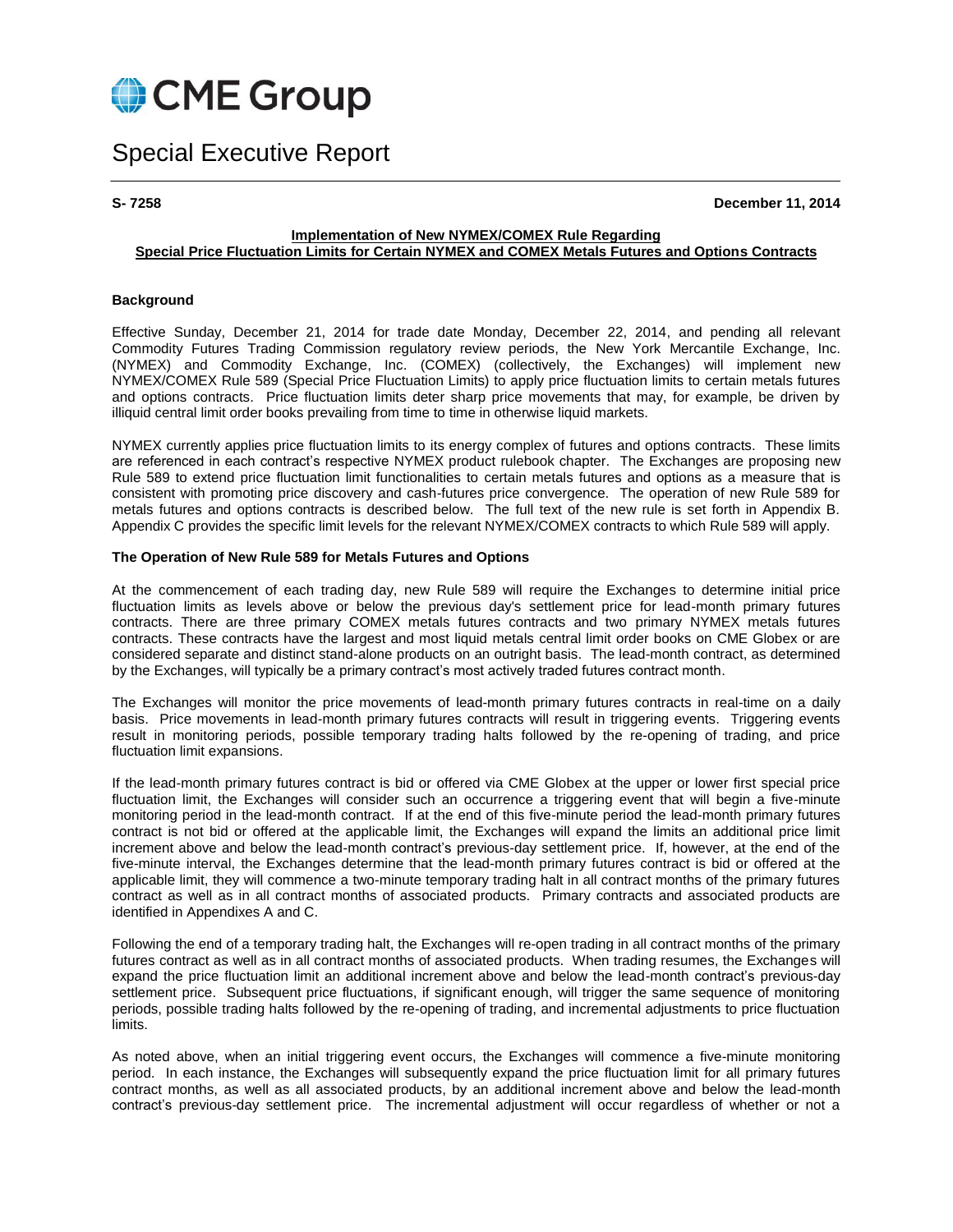trading halt is triggered. However, no further special price fluctuation limits will be implemented following a trading day's fourth price fluctuation limit adjustment.

#### **Expiring Contracts**

There shall be no special price fluctuation limits for an expiring primary metals futures contract during the period between and including the contract's first intent day and the last delivery day. The Exchanges will also not call temporary trading halts or an expansion of special price fluctuation limits for primary futures contract months or their associated products during the last five minutes of trading between and including the first intent day and the last delivery day of a related expiring primary metals futures contract.

#### **Floor Trading**

**U.S.**

**Europe**

The Exchanges will apply special price fluctuation limits to all primary metals futures and options contracts and all associated metals products that are available for trading on the floor. Although the Exchanges will limit all applicable markets on the trading floor at these price levels, floor trading in lead-month primary futures markets at these price levels will not constitute a triggering event under new Rule 589. In all instances when a triggering event resulting in a trading halt occurs on CME Globex, the Exchanges will immediately halt floor trading in all contract months of primary futures contracts and associated products. The Exchanges will implement a coordinated temporary trading halt for any floor-traded associated products that are options on primary contracts or other associated products. When the Exchanges re-open CME Globex markets with expanded price limits, the Exchanges will simultaneously re-open all affected markets on the trading floor with the expanded limits in place.

Please refer to the following appendixes for details regarding special price fluctuation limits for certain NYMEX/COMEX metals futures and options contracts:

Appendix A: Metals Futures and Options Contracts Subject to NYMEX/COMEX Rule 589 Appendix B: New NYMEX/COMEX Rule 589 Appendix C: Special Price Fluctuation Limits Table in Chapter 5 of the NYMEX/COMEX Rulebook

Questions regarding this notice may be directed to:

| <u></u>        |                 |                             |
|----------------|-----------------|-----------------------------|
| Joann Arena    | +1 212 299 2356 | Joann.Arena@cmegroup.com    |
| Miguel Vias    | +1 212 299 2358 | Miquel.Vias@cmegroup.com    |
| Youngjin Chang | +1 312 466 4637 | Youngjin.Chang@cmegroup.com |
| Fred Penha     | +1 212 299 2353 | Fred.Penha@cmegroup.com     |
|                |                 |                             |
|                |                 |                             |

|  | +44 203 379 3789<br>+44 203 379 3704<br>+44 203 379 3738<br>+44 203 379 3737 |
|--|------------------------------------------------------------------------------|

Bandra Ro@cmegroup.com [Harriet.Hunnable@cmegroup.com](mailto:Harriet.Hunnable@cmegroup.com) [Anindya.Boral@cmegroup.com](mailto:Anindya.Boral@cmegroup.com) [George.Adcock@cmegroup.com](mailto:George.Adcock@cmegroup.com)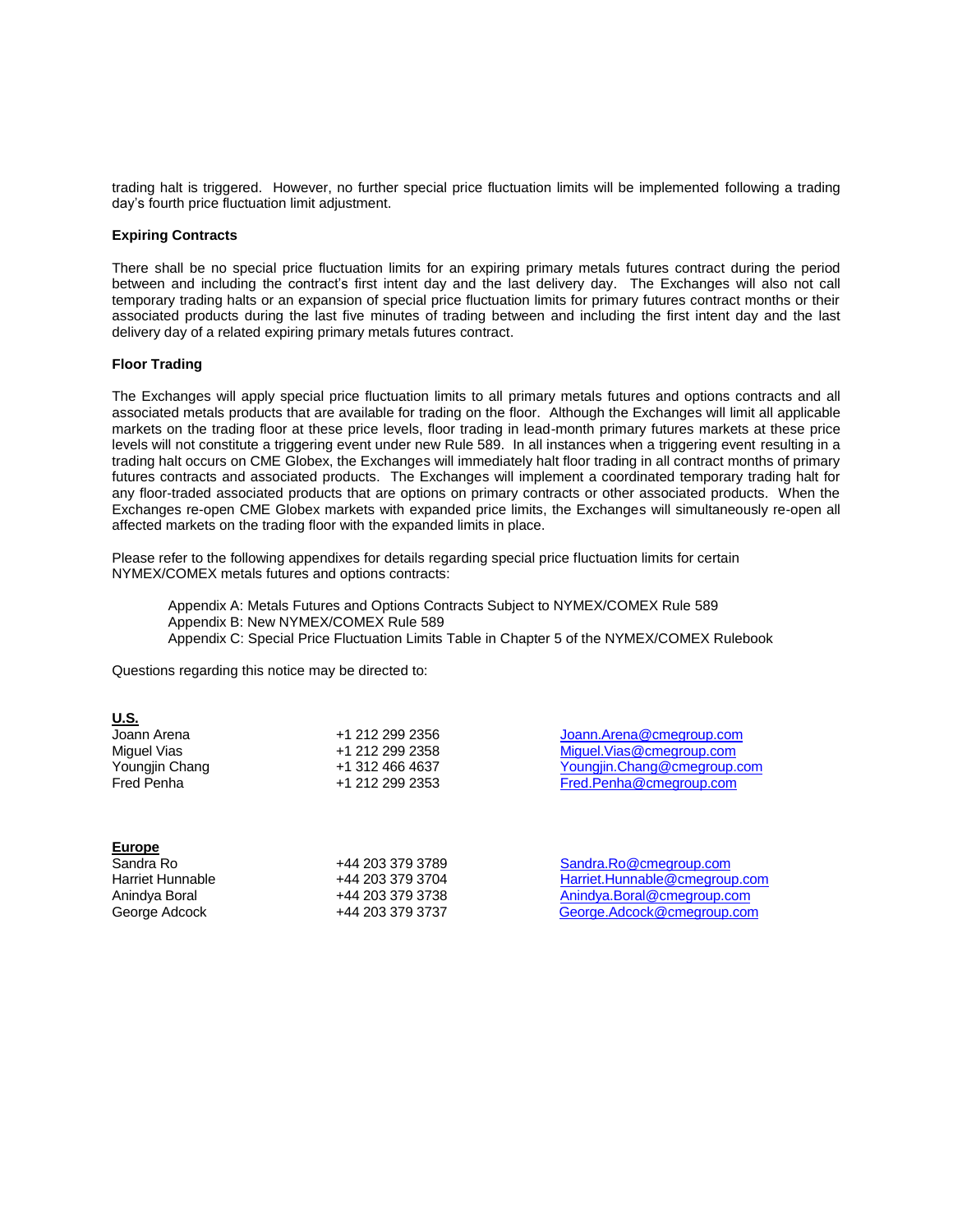## **Appendix A**

# **NYMEX/COMEX Metals Futures and Options Contracts**

# **Subject to New NYMEX/COMEX Rule 589 (Special Price Fluctuation Limits)**

| <b>Metals Products</b>                     | <b>NYMEX/COMEX</b><br><b>Rulebook Chapter</b> | <b>Commodity Code</b> | <b>Primary or Associated</b><br><b>Contract</b> |
|--------------------------------------------|-----------------------------------------------|-----------------------|-------------------------------------------------|
| <b>Gold Futures</b>                        | 113                                           | GC                    | Primary                                         |
| <b>Gold Option</b>                         | 115                                           | <b>OG</b>             | GC                                              |
| <b>E-micro Gold Futures</b>                | 120                                           | <b>MGC</b>            | <b>GC</b>                                       |
| <b>COMEX miNY Gold</b><br><b>Futures</b>   | 911                                           | QO                    | GC                                              |
| <b>Gold Weekly Option</b>                  | 1008                                          | OG1-OG5               | <b>GC</b>                                       |
| <b>Silver Futures</b>                      | 112                                           | SI                    | Primary                                         |
| <b>Silver Option</b>                       | 116                                           | SO                    | SI                                              |
| 1,000-oz. Silver Futrures                  | 121                                           | <b>SIL</b>            | SI                                              |
| <b>COMEX miNY Silver</b><br><b>Futures</b> | 912                                           | QI                    | SI                                              |
| Silver Weekly Option                       | 1009                                          | SO1-SO5               | SI                                              |
| <b>Copper Futures</b>                      | 111                                           | HG                    | Primary                                         |
| <b>Copper Option</b>                       | 117                                           | <b>HX</b>             | HG                                              |
| E-mini Copper Futures                      | 913                                           | QC                    | HG                                              |
| <b>Copper Financial Futures</b>            | 1190                                          | <b>HGS</b>            | HG                                              |
| Copper Average Price<br>Option             | 1191                                          | CAP                   | HG                                              |
| Copper Weekly Option                       | 1010                                          | H1E-H5E               | <b>HG</b>                                       |
| <b>Platinum Futures</b>                    | 105                                           | PL                    | Primary                                         |
| <b>Platinum Option</b>                     | 360                                           | PO                    | PL                                              |
| <b>Palladium Futures</b>                   | 106                                           | <b>PA</b>             | Primary                                         |
| Palladium Option                           | 119                                           | <b>PAO</b>            | PA                                              |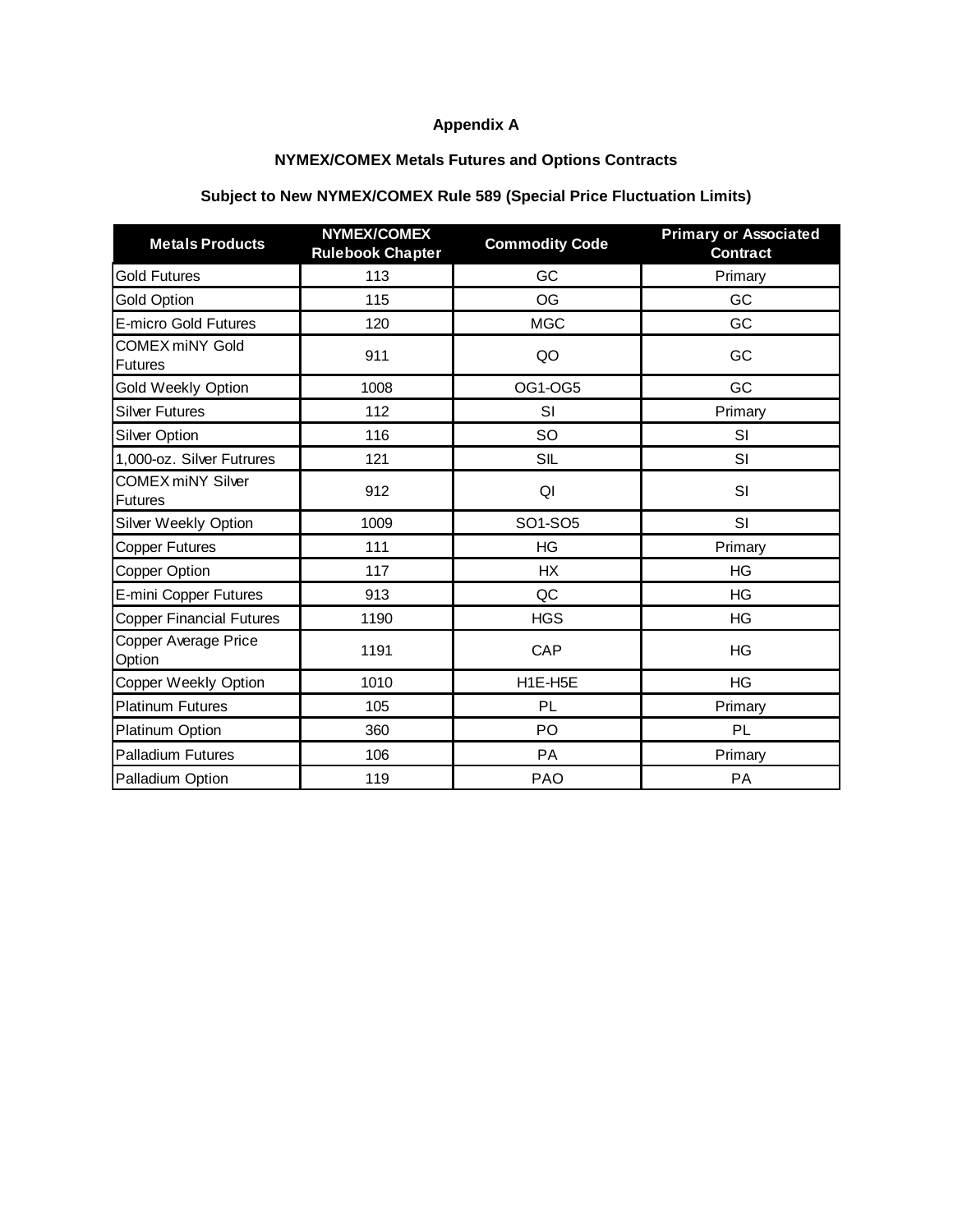#### **Appendix B**

### **New NYMEX/COMEX Rule**

### **(Additions are underlined.)**

#### **Chapter 5**

#### **Trading Qualifications and Practices**

#### **589. SPECIAL PRICE FLUCTUATION LIMITS**

The special price fluctuation limits applicable to those contracts with special price fluctuation limits are set forth in the Special Price Fluctuation Limits Table ("Table") in the Interpretations Section at the end of Chapter 5.

- 1. Initial Price Fluctuation Limits for All Contract Months. At the commencement of each trading day, there shall be initial price fluctuation limits in effect for each futures contract month of the Primary Futures Contract (as identified in the Table) above or below the previous day's settlement price for such contract month set at the first special price fluctuation limit level as provided in the Table.
- 2. (i) First Triggering Event and Temporary Trading Halt. If the lead contract month (as identified by the Exchange) of the Primary Futures Contract is bid or offered via Globex at the upper or lower price fluctuation limit at the first special price fluctuation limit level, as applicable, it will be considered a Triggering Event that will begin a five (5) minute monitoring period in the lead contract month. If at the end of the five (5) minute monitoring period, the lead contract month of the Primary Futures Contract is not bid or offered at the applicable special price fluctuation limit, the special price fluctuation limits shall be expanded an additional increment above and below the previous day's settlement price for all contract months of the Primary Futures Contract as provided in the Table. If, however, at the end of the five (5) minute monitoring period, the lead contract month of the Primary Futures Contract is bid or offered at the applicable special price fluctuation limit, a two (2) minute Temporary Trading Halt will commence in all contract months of the Primary Futures Contract as well as in all contract months of Associated Products of the Primary Futures Contract as provided in the Table. In addition, trading in any Associated Product that is an option related to the Primary Futures Contract or in an option contract related to any other Associated Product of the Primary Futures Contract of this rule that may be available for trading on Globex or on the trading floor shall be subject to a coordinated Temporary Trading Halt.

(ii) Expansion of Limits Following Temporary Trading Halt. Following the end of a Temporary Trading Halt, the affected markets shall re-open simultaneously in all contract months of the Primary Futures Contract as well as in all contract months of Associated Products of the Primary Futures Contract of this rule. When trading resumes, the price fluctuation limits of the Primary Futures Contract shall be expanded an additional increment above and below the previous day's settlement price for all contract months of the Primary Futures Contract as provided in the Table. (iii) Each instance in which a Triggering Event occurs, a five (5) minute monitoring period will commence as provided in Sections 589.2.(a) and 589.2.(b). In each instance, the price fluctuation limits for each contract month of the Primary Futures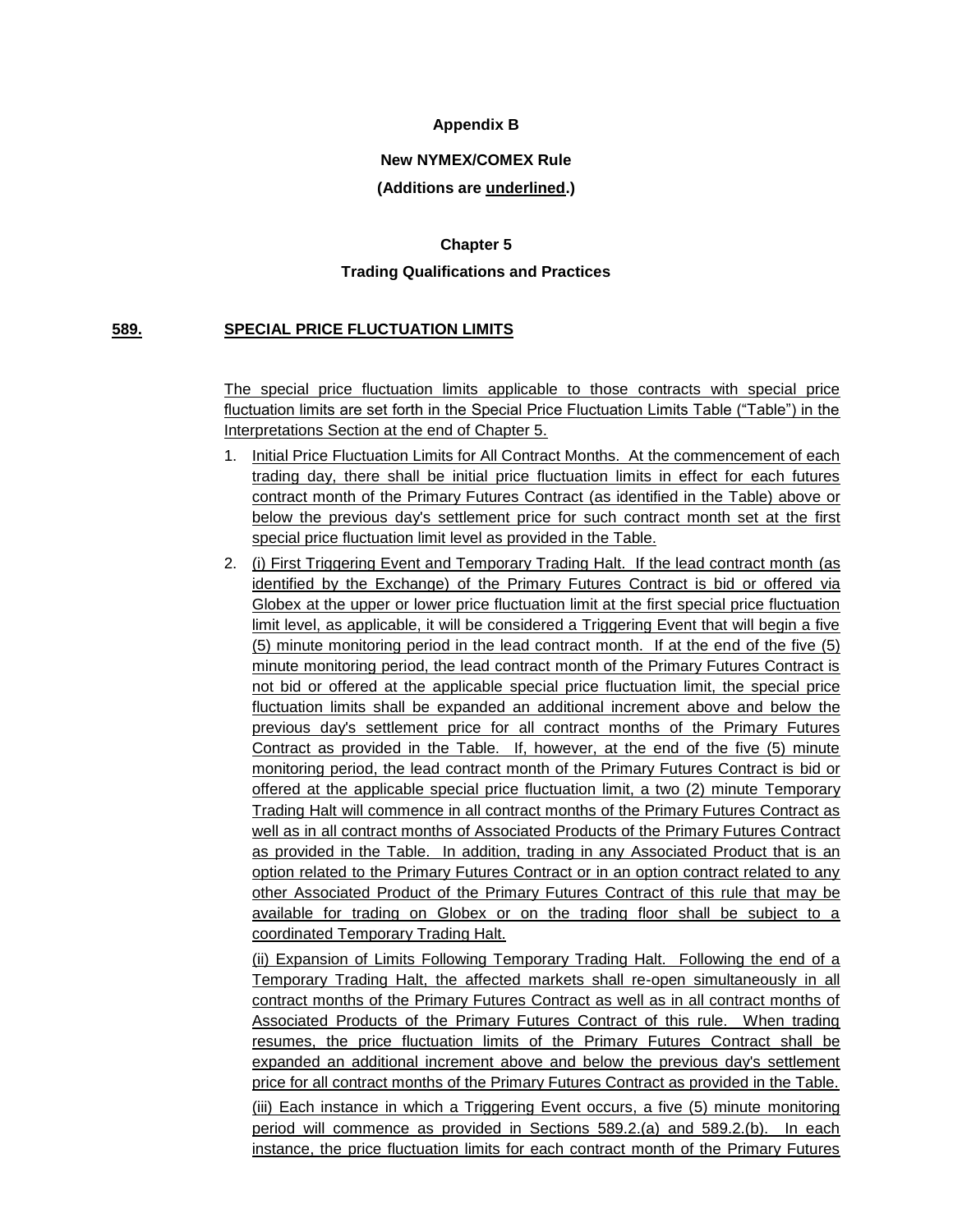Contract shall be expanded by an additional increment as provided in the Table above and below the previous day's settlement price for such contract month. Following the fourth triggering event, there will be no further limits.

(iv) A Primary Futures Contract shall not be the lead Primary Futures Contract on the contract's last trading day. There shall be no special price fluctuation limits during the period between the first position day and the last delivery day of an expiring Treasury futures contract that serves as a primary futures contract for the purposes of Rule 589. Additionally, there shall be no temporary trading halts or expansion of special price fluctuation limits during the last five (5) minutes of trading during the period between the first position day and the last delivery day of an expiring Treasury futures contract that serves as a primary futures contract for the purposes of Rule 589.

### 3. Price Fluctuation Limits on Trading Floor (Floor Trading)

(i) The special price fluctuation limits cited in Section 589.1. of this rule shall be applicable on the trading floor. All markets on the trading floor shall be limited to trading at these special fluctuation price levels (locked limit); however, such trading shall not constitute a Triggering Event for purposes of a Temporary Trading Halt.

(ii) In all instances when a Triggering Event in the lead contract month of the Primary Futures Contract occurs on Globex, floor trading in all contract months of the Primary Futures Contract and in all contract months of Associated Products of the Primary Futures Contract of this rule shall immediately halt. Additionally, trading in any option related to the Primary Futures Contract or in an option contract related to any Associated Product of the Primary Futures Contract of this rule shall be subject to a coordinated Temporary Trading Halt.

(iii) Whenever Globex markets are re-opened with expanded price limits pursuant to the provisions of Section 589.2. of this rule, the affected markets on the trading floor shall simultaneously re-open with the expanded limits in place.